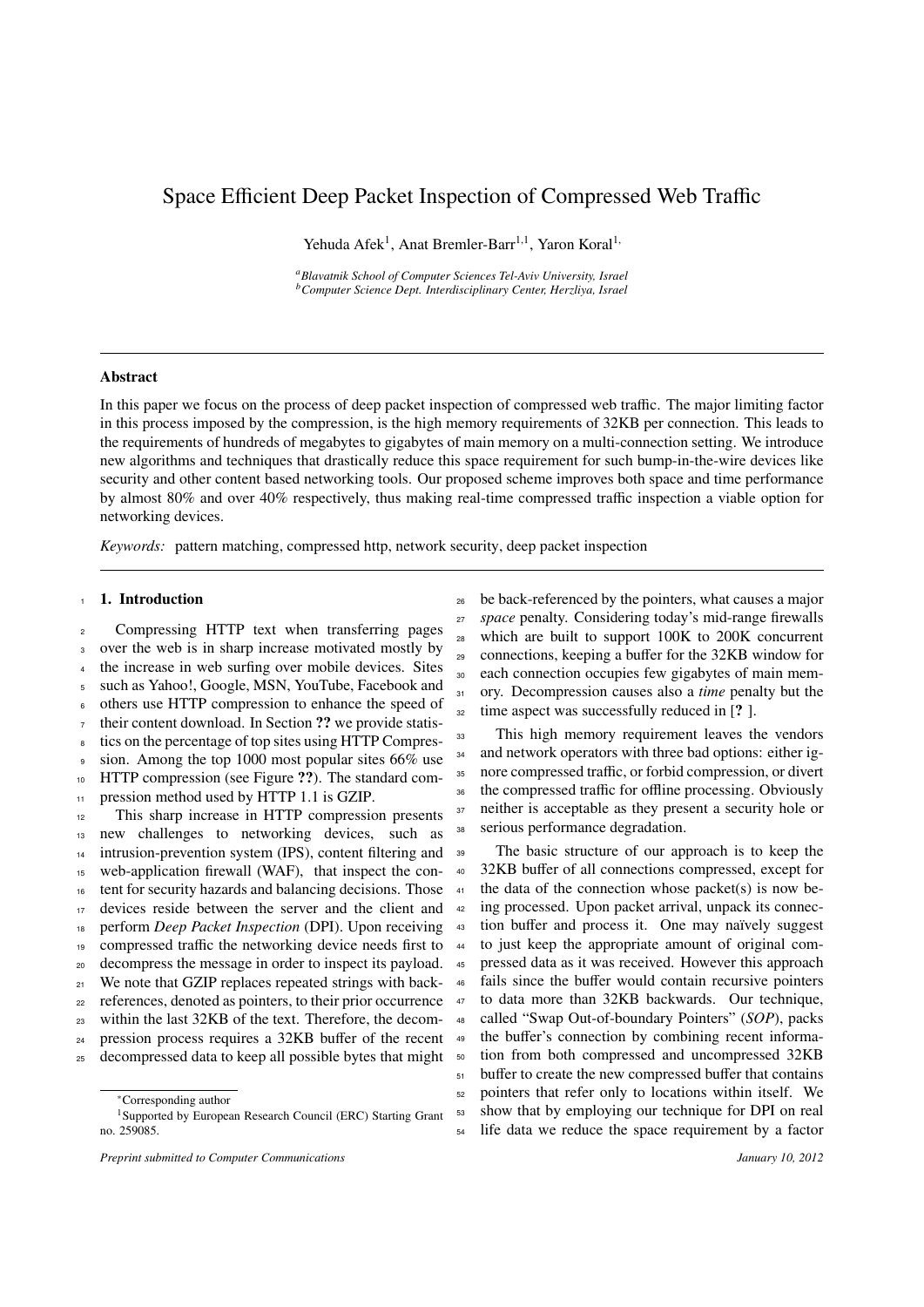of 5 with a time penalty of 26%. Notice that while our method modifies the compressed data locally, it is trans-parent to both the client and the server.

 We further design an algorithm that combines our *SOP* technique that reduces space with the ACCH algo- rithm which was presented in [? ] (method that accelerates the pattern matching on compressed HTTP traf- fic). The combined algorithm achieves an improvement 63 of 42% on the time and 79% on the space requirements. <sup>64</sup> The time-space tradeoff presented by our technique pro-<sup>65</sup> vides the first solution that enables DPI on compressed <sup>111</sup> 66 traffic in wire speed for network devices such as IPS and 112 67 WAF. The paper is organized as follows: A background on

69 compressed web traffic and DPI is presented in Section 115 ??. An overview on the related work appears in Section ??. An overview on the challenges in performing DPI on compressed traffic appears in Section ??. In Section ?? we describe our *SOP* algorithm and in Section ?? we present the combined algorithm for the entire DPI process. Section ?? describes the experimental results for the above algorithms and concluding remarks appear in Section ??.

 Preliminary abstract of this paper was published in the proceedings of IFIP Networking 2011 [? ].

#### 2. Background

81 In this section we provide background on compressed 82 HTTP and DPI and its time and space requirements. This helps us in explaining the considerations behind <sup>84</sup> the design of our algorithm and is supported by our ex-perimental results described in Section ??.

**Compressed HTTP:** HTTP 1.1 [? ] supports the 134 usage of content-codings to allow a document to be compressed. The RFC suggests three content-codings: GZIP, COMPRESS and DEFLATE. In fact, GZIP uses DEFLATE as its underlying compression protocol. For the purpose of this paper they are considered the same. 92 Currently GZIP and DEFLATE are the common codings supported by current browsers and web servers.<sup>2</sup> <sup>94</sup> The GZIP algorithm uses a combination of the fol-

95 lowing compression techniques: first the text is compressed with the LZ77 algorithm and then the output is 97 compressed with the Huffman coding. Let us elaborate on the two algorithms:

*LZ77 Compression [? ]*- The purpose of LZ77 is to 147 reduce the *string presentation size*, by spotting repeated

strings within the last 32KB of the uncompressed data. The algorithm replaces a repeated string by a backward- pointer consisting of a (*distance*,*length*) pair, where *dis- tance* is a number in [1,32768] (32K) indicating the distance in bytes of the string and *length* is a number in [3,258] indicating the length of the repeated string. For example, the text: 'abcdeabc' can be compressed to: 'abcde(5,3)'; namely, "go back 5 bytes and copy 3 bytes from that point". LZ77 refers to the above pair as "pointer" and to uncompressed bytes as "literals".

Huffman Coding [? ] - Recall that the second stage of GZIP is the Huffman coding, that receives the LZ77 symbols as input. The purpose of Huffman coding is to reduce the *symbol coding size* by encoding frequent symbols with fewer bits. The Huffman coding method builds a dictionary that assigns to symbols from a given alphabet a variable-size *codeword* (coded symbol). The codewords are coded such that no codeword is a prefix of another so the end of each codeword can be easily determined. *Dictionaries* are constructed to facilitate the translation of binary codewords to bytes.

 In the case of GZIP, Huffman encodes both literals and pointers. The distance and length parameters are treated as numbers, where each of those numbers is coded with a separate codeword. The Huffman dictio- nary which states the encoding of each symbol, is usu- ally added to the beginning of the compressed file (oth-erwise a predefined dictionary is selected).

 The Huffman decoding process is relatively fast. A common implementation (cf. zlib [? ]) extracts the dictionary, with average size of 200B, into a temporary lookup-table that resides in the cache. Frequent sym- bols require only one lookup-table reference, while less frequent symbols require two lookup-table references.

135 Deep packet inspection (DPI): DPI is the process of identifying signatures (patterns or regular expressions) 137 in the packet payload. Today, the performance of secu- rity tools is dominated by the speed of the underlying DPI algorithms [? ]. The two most common algorithms to perform string matching are the Aho-Corasick (AC) [? ] and Boyer-Moore (BM) [? ] algorithms. The BM algorithm does not have deterministic time complexity and is prone to denial-of-service attacks using tailored input as discussed in  $[?]$ . Therefore the AC algorithm is the standard. The implementations need to deal with thousands of signatures. For example, ClamAV  $[? \; ]$ virus-signature database contains 27 000 patterns, and the popular Snort IDS  $[? \]$  has 6 600 patterns; note that typically the number of patterns considered by IDS sys-tems grows quite rapidly over time.

<sup>151</sup> In Section ?? we provide an algorithm that combines our *SOP* technique with a Aho-Corasick based DPI al-

Analyzing captured packets from last versions of both Internet Explorer, FireFox and Chrome browsers shows that accept only the GZIP and DEFLATE codings.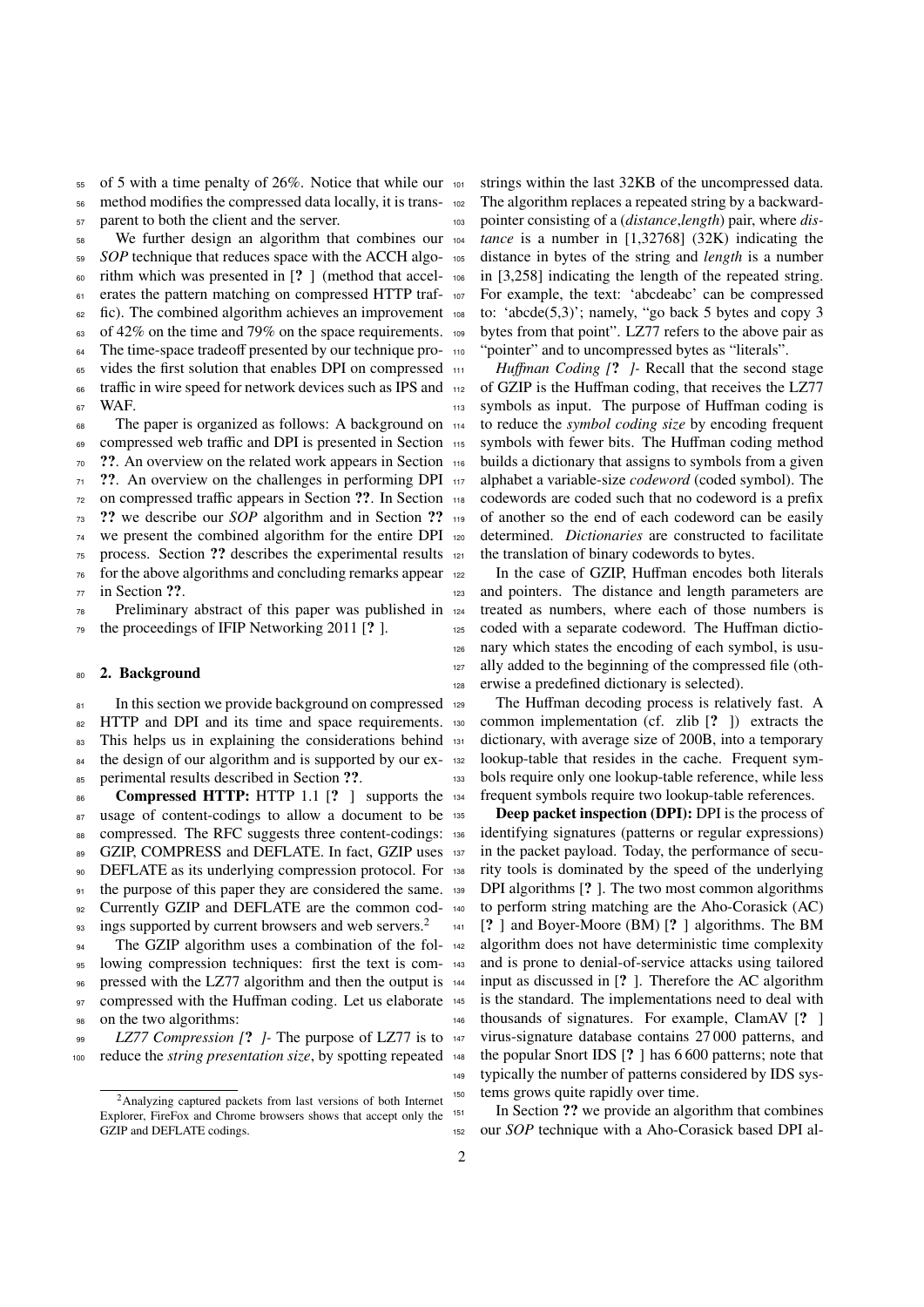gorithm. The Aho-Corasick algorithm relies on an un- derlying Deterministic Finite Automaton (DFA) to sup- port all required patterns. A DFA is represented by a "five-tuple" consisting of a finite set of states, a finite set of input symbols, a transition function that takes as ar- guments a state and an input symbol and returns a state, a start state and a set of accepting states. In the con- text of DPI, the sequence of symbols in the input results 161 in a corresponding traversal of the DFA. A transition to 210 162 an accepting state means that one or more patterns were 211 <sup>163</sup> matched.

 In the implementation of the traditional algorithm the DFA requires dozens of megabytes and may even 214 reach gigabytes of memory. The size of the signatures databases dictates not only the memory requirement but also the speed, since it dictates the usage of a slower 169 memory, which is an order-of-magnitude larger DRAM, 218 170 instead of using a faster one, which is SRAM based. We 219 171 use that fact later when we compare DPI performance 220 to that of GZIP decompression. That leads to an active research on reducing the memory requirement by com- pressing the corresponding DFA  $[? ? ? ? ?$  ; how- ever, all proposed techniques suggest pure-hardware so-176 lutions, which usually incur prohibitive deployment and <sup>223</sup> development cost.

#### <sup>178</sup> 3. Related Work

179 There is an extensive research on preforming pattern <sup>180</sup> matching on compressed files as in [? ? ? ? ], but very <sup>181</sup> limited is on compressed traffic. Requirements posed in <sup>182</sup> dealing with compressed traffic are: (1) on-line scan-183 ning (1-pass), (2) handling thousands of connections 232 <sup>184</sup> concurrently and (3) working with LZ77 compression  $185$  algorithm (as oppose to most papers which deal with  $_{234}$ <sup>186</sup> LZW/LZ78 compressions). To the best of our knowl- $_{187}$  edge,  $[? ?]$  are the only papers that deal with pattern matching over LZ77. However, in those papers the al-<sup>189</sup> gorithms are for single pattern and require two passes 190 over the compressed text (file), which is not an option 239 191 in network domains that require 'on-the-fly' processing. 240 192 Klein and Shapira  $[? \]$  suggest a modification to the  $_{241}$ <sup>193</sup> LZ77 compression algorithm, to change the backward <sup>242</sup> <sup>194</sup> pointer into forward pointers. That modification makes the pattern matching easier in files and may save some <sup>196</sup> of the required space by the 32KB buffer for each con-197 nection. However, the suggestion is not implemented in  $_{246}$ <sup>198</sup> today's HTTP.

199 The first paper to analyze the obstacles of dealing 248 <sup>200</sup> with compressed traffic is [? ], but it only accelerated <sup>201</sup> the pattern matching task on compressed traffic and did

not handle the space problem, and it still requires the decompression. We show in Section ?? that our paper can be combined with the techniques of  $[? \]$  to achieve a fast pattern matching algorithm for compressed traffic, with <sup>206</sup> moderate space requirement. In [? ] an algorithm that <sup>207</sup> applies the Wu-Manber [? ] multi-patterns matching algorithm on compressed web-traffic is presented. Al-<sup>209</sup> though here we combine SOP with an algorithm based on Aho-Corasick, only minor modifications are required to combine SOP with the algorithm of  $[?]$ .

<sup>212</sup> There are techniques developed for "in-place decompression", the main one is LZO [? ]. While LZO claims to support decompression without memory overhead it works with files and assumes that the uncompressed data is available. We assume decompression of thousands of concurrent connections on-the-fly, thus what is for free in LZO is considered overhead in our case. Furthermore, while GZIP is considered the standard for web traffic compression, LZO is not supported by any <sup>221</sup> web server or web browser.

# <sup>222</sup> 4. Challenges in performing DPI on Compressed **HTTP**

<sup>224</sup> This section provides an overview of the obstacles in <sup>225</sup> performing deep packet inspection (DPI) in compressed <sup>226</sup> web traffic in a multi-connection setting.

 While transparent to the end-user, compressed web traffic needs special care by bump-in-the-wire devices that reside between the server and the client and perform DPI. The device needs first to decompress the data in order to inspect its payload since there is no apparent "easy" way to perform DPI over compressed traffic without decompressing the data in some way. This is mainly because *LZ77* is an *adaptive* compression al- gorithm, namely the text represented by each symbol is determined dynamically by the data. As a result, the same substring is encoded differently depending on its location within the text. For example the pattern 'abcdef' can be expressed in the compressed data by *abcde*  $*^{j}$  (*j* + 5, 5)*f* for all possible *j* < 32763.

One of the main problems with the decompression is its memory requirement; the straightforward approach <sup>243</sup> requires a 32KB sliding window for each connection. Note that this requirement is difficult to avoid, since the <sup>245</sup> back-reference pointer can refer to any point within the sliding window and the pointers may be recursive (i.e., a <sup>247</sup> pointer may point to an area with a pointer). As opposed to compressed traffic, DPI of non-compressed traffic re-<sup>249</sup> quires storing only two or four bytes variable that holds the corresponding DFA state aside of the DFA itself,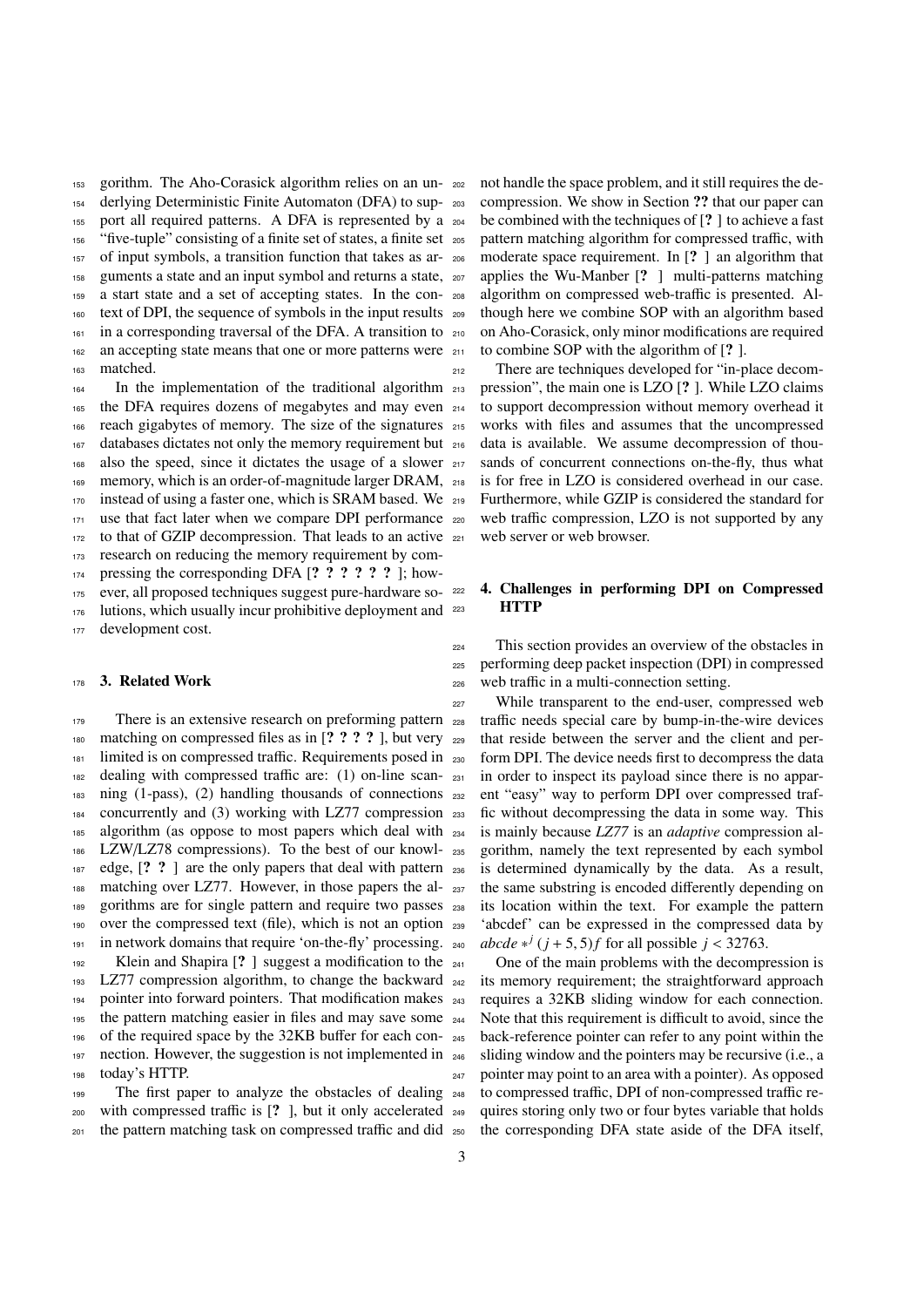which is of course stored in any case. Hence, deal- ing with compressed traffic poses a significantly higher memory requirement by a factor of 8 000 to 16 000. Thus, mid-range firewall that handles 100K-200K con- current connections (like GTA's G-800 [? ], SonicWalls Pro 3060 [? ] or Stonesofts StoneGate SG-500 [? ]), needs 3GB-6GB memory while a high-end firewall that supports 500K-10M concurrent connections (like the Juniper SRX5800 [? ] or the Cisco ASA 5550 or 5580 [? ]) would need 15GB-300GB memory only for  $307$  $_{261}$  the task of decompression. This memory requirement  $_{308}$  not only imposes high price and infeasibility of the ar- $_{309}$  chitecture but also implies on the capability to perform caching or using fast memory chips such as SRAM. 311 Hence, reducing the space boosts the speed also because  $312$  faster memory technology is becomming a viable op-267 tion, such as SRAM memory. This work deals with the 314 challenges imposed by that space aspect.

269 Apart from the space penalty described above, the 316 decompression stage also increases the overall *time* penalty. However, we note that DPI requires signifi- cantly more time than decompression, since decompres- sion is based on reading consecutive memory locations and therefore enjoys the benefit of cache block architec-275 ture and has low per-byte read cost, where as DPI em- 322 ploys a very large data structure that is accessed by reads  $323$  to non-consecutive memory areas therefore requires ex- pansive main memory accesses. In [? ] two of us pro-279 vided an algorithm that takes advantage of information 326 gathered by the decompression phase in order to accel- erate the commonly used Aho-Corasick pattern match- ing algorithm. By doing so, we significantly reduced the time requirement of the entire DPI process on com-pressed traffic.

### 5. SOP Packing technique

 In this section we describe our packing technique, which reduces the 32KB buffer space requirement to about 5.5KB per connection. The basic idea is to keep all active connection-buffers in their packed form and unpack only the connection under inspection by the DPI process. To achieve this we re-pack the buffer after each packet-inspection completion while keeping a valid updated-buffer as explained below. It has two parts:

- Packing: Swap Out-of-boundary Pointers (*SOP*) algorithm for buffer packing.
- Unpacking: Our corresponding algorithm for un-packing the buffer.

Whenever a packet is received, the buffer that belongs to the incoming packet connection is unpacked. After the incoming packet processing is finished an updated buffer is packed using the *SOP* algorithm. The next sub-sections elaborate on these parts of the algorithm.

# *5.1. Bu*ff*er Packing: Swap Out of boundary Pointers (SOP)*

306 A 1<sup>st</sup> obvious attempt is to store the buffer in its original compressed form as received on the channel. However this attempt is incorrect since the compressed form of the buffer contains pointers that recursively point to positions prior to the 32KB boundary. Figure ?? shows an example of the original compressed traffic. Note that it contains a pointer to symbols that are no longer within the buffer boundaries. *Clearly, any solution must main*tain a valid buffer, which is one that contains only point-*ers that refer to locations within itself*.

316 A 2<sup>nd</sup> obvious attempt is to re-compress (each time from scratch) the 32KB buffer using some compression algorithm such as GZIP. This solution maintains a *valid bu*ff*er* as required above, since the compression is based only on information within the buffer. Yet, LZ77 *com- pression* consumes much more time than *decompres*sion, usually by a factor of 20. Hence this approach has a very high time penalty, making it irrelevant for realtime inspection. We further show that the space saving by this solution is negligible.

Our suggested solution is called Swap Out-ofboundary Pointers (*SOP*). As in the first attempt, SOP tries to preserve the original structure of the compressed data as much as possible while maintaining the buffer validity. To preserve buffer validity, *SOP* replaces all 331 the pointers that point to location prior the new buffer- $_{332}$  boundary with their referred literals.<sup>3</sup> Figure ?? depicts 333 an output of the algorithm. The pointer (300,5) that points outside the buffer boundary is replaced by the string 'hello', where the others remain untouched.

 Since in every stage we maintain the invariant that 337 pointers refer only to information within the buffer, the buffer can be unpacked by simply using GZIP decom- pression as discussed in [? ]. *SOP* still has a good compression ratio (as shown in Section ??); most of the pointers are left untouched because they originally 342 pointed to a location within the 32KB buffer bound- ary. Beside being space efficient, *SOP* is also fast as <sup>344</sup> it performs only single pass on the uncompressed information and the compressed buffer information, taking

Note that pointers can be recursive, that is pointer A points to pointer B. In that case we replace pointer A by the literals that pointer B points to.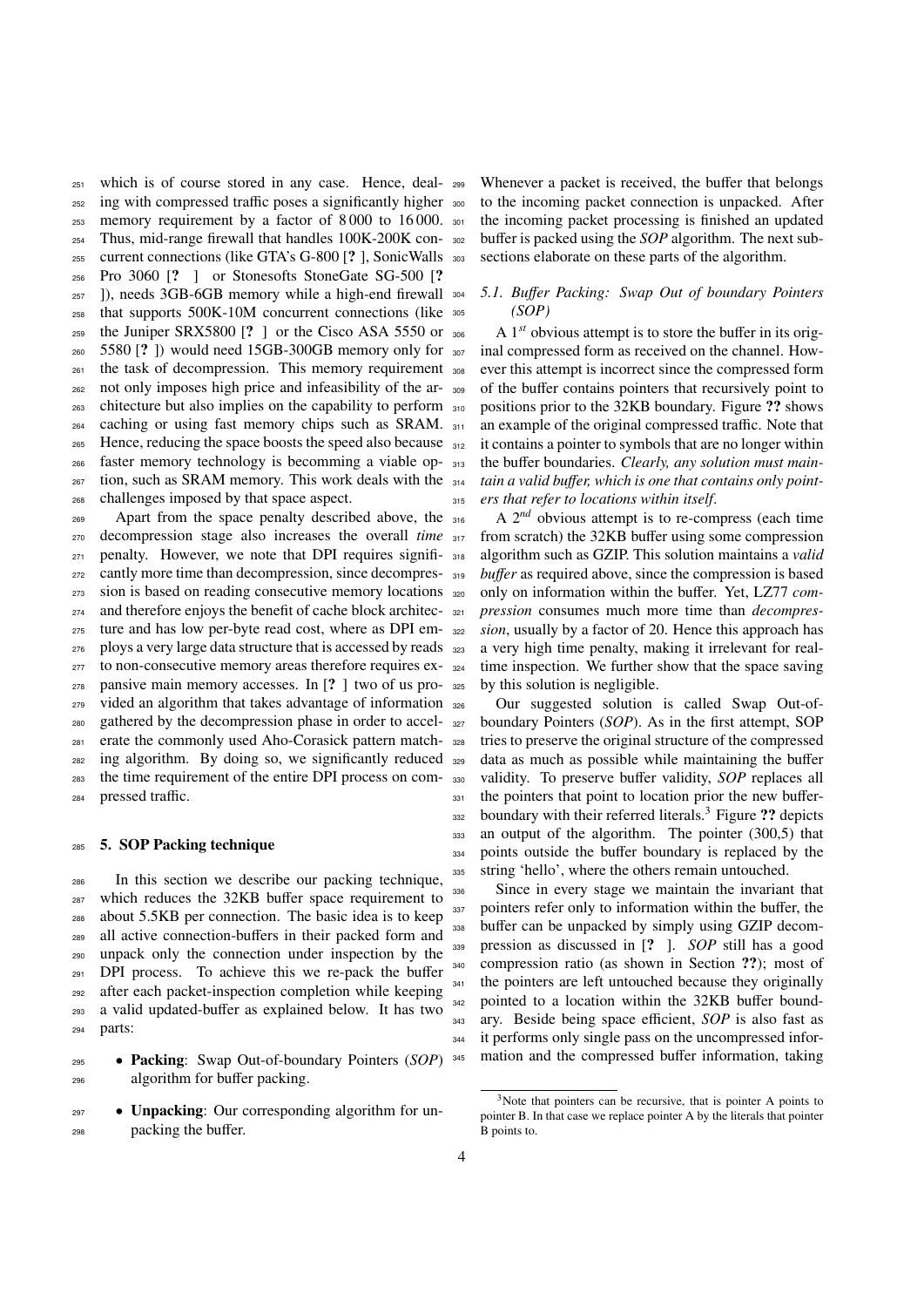

Figure 1: Sketch of the memory buffer in different scenarios. Each solid box represents a packet. Dashed frame represents the 32KB buffer. Each arrow connects between a pointer and its referred area.

346 advantage of the original GZIP traffic compression that 376 347 the source (server) has compressed. The pseudocode is 377 348 given in Algorithm ??. The term *old* buffer refers to 378 349 the buffer that was packed and stored prior to the new 379 350 packet arrival and *new* buffer refers to the compressed 380 351 buffer that is preserved after the processing of the ar-<sup>352</sup> rived packet. The algorithm consists of 4 parts:

- <sup>353</sup> 1. Calculation of the arrived packet uncompressed <sup>354</sup> size. This part is required for determining the <sup>355</sup> boundary of the new buffer.
- <sup>356</sup> 2. Decode the old buffer part which is *outside* the new <sup>357</sup> boundary (its size equals the arrived packet uncompressed size).
- <sup>359</sup> 3. Decode the old buffer part which is *within* the new <sup>360</sup> boundary.
- 361 4. Decode the newly received packet.

<sup>362</sup> The unpacking is divided into three parts (2–4) for <sup>363</sup> code clarity. Recall that the LZ77 pointers and literals 364 are compressed by the Huffman-coding stage. There- 395 365 fore, the first part performs Huffman decoding of the in-366 coming packet to calculate its uncompressed size which 397 <sup>367</sup> in turn is used to determine the *new boundary*. The *new* buffer contains the arrived packet along with the *old* 399 <sup>369</sup> buffer minus the incoming-packet uncompressed-size. 370 Note that pointers cannot be extracted at this point since 371 they may refer to locations within the old packed buffer 402 <sup>372</sup> which is still compressed.

373 The other three parts consist of decoding different 404 <sup>374</sup> parts of the data, using a temporary buffer of 32KB un-<sup>375</sup> compressed literals. Part 2 decodes data that would not

be re-packed since it is located outside of the new buffer boundary (after receiving the new packet). Parts 3 and 4 decode the rest of the old packed-buffer and the input packet respectively, and prepare the the new packedbuffer along the decoding process. Throughout those parts, each pointer that back-reference to a location out-<sup>382</sup> side the new buffer boundary is replaced by its referred <sup>383</sup> literals.

 An example of the different parts of the algorithm is illustrated in Figure ?? where the new arriving packet is represented by the rightmost box. The new buffer boundary, which is calculated in *Part 1*, is marked with the dashed box. Notice that part of the leftmost packet does not belong to the new buffer any more, and there- fore may not be referred by backward pointers from within the new buffer. On the following parts (2–4) the 392 algorithm replaces each pointer that points to a position prior the new buffer left boundary with its literals, for 394 example the (300,5) in Figure ??.

Notice that in some cases the output is not optimal. Figure ?? depicts a case where  $LZ77$  algorithm  $(?)$ outperforms *SOP* (??). In that case, the original compression did not indicate any direct connection between the second occurrence of the 'Hello world!' string to the <sup>400</sup> string 'sello world'. The connection can be figured out <sup>401</sup> if one follows the pointers of both strings and finds that they share common referred bytes. Since *SOP* performs a straightforward swapping without following the pointers recursively it misses this case. However, the loss <sup>405</sup> of space is limited as shown in the experimental results <sup>406</sup> Section ??.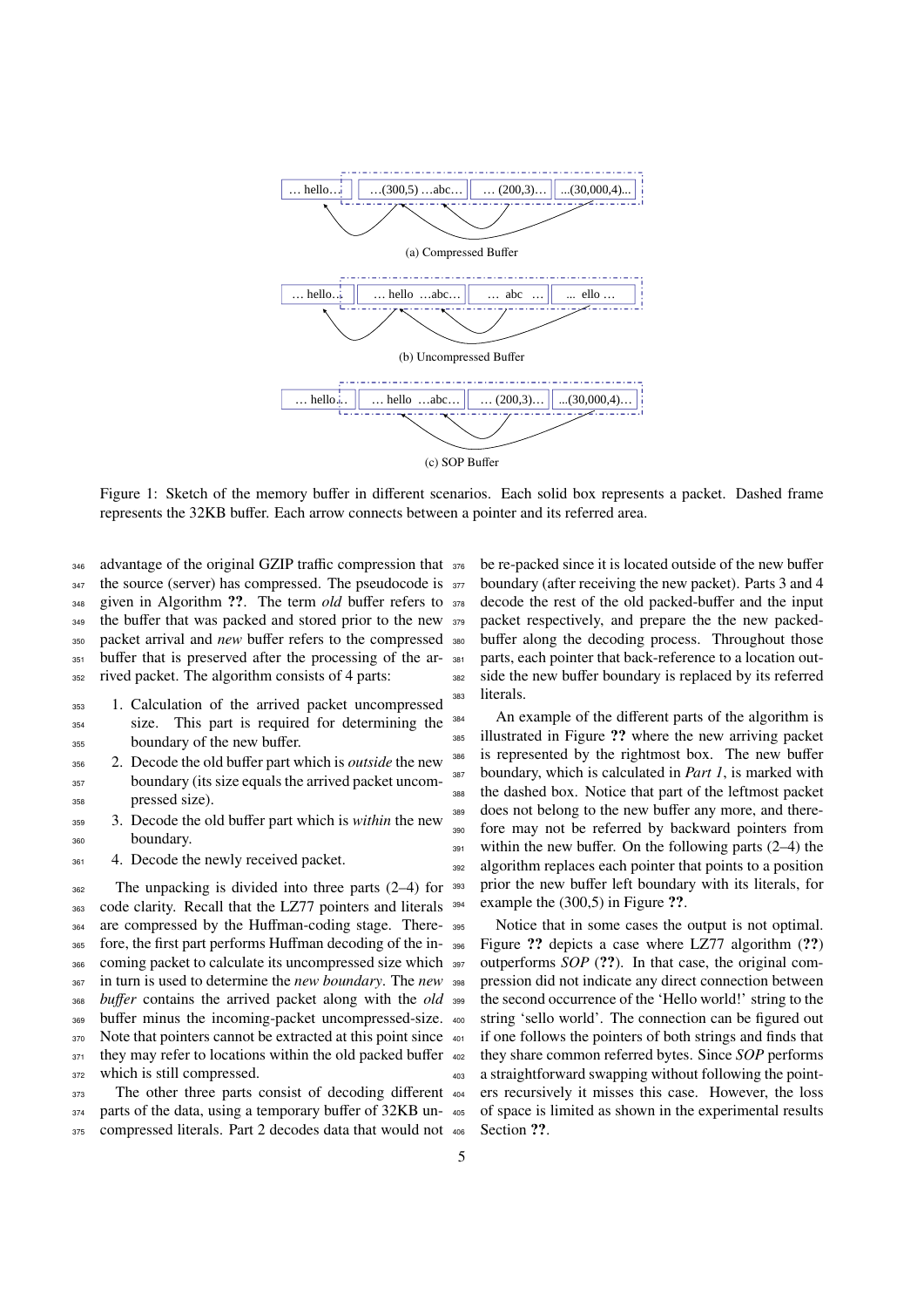### Algorithm 1 Out of Boundary Pointer Swapping

packet - input packet.

oldPacked - the old packed buffer received as input. Every cell is either a literal or a pointer. newPacked - the new packed buffer.

unPacked - temporary array of 32K uncompressed literals.

- 1: procedure *decodeBu*ff*er(bu*ff*er)*
- 2: for all symbols in *bu*ff*er* do
- 3:  $S \leftarrow$  next symbol in *buffer* after Huffman decode<br>4: **if** S is literal **then**
- if *S* is literal then
- 5: add symbol to *unPacked* and *newPacked* buffers
- 6: **else**  $\triangleright S$  is Pointer 7: store the referred literals in *unPacked*
- 8: if pointer is out of the boundary then
- 9: store the coded referred literals in *newPacked*
- 10: else
- 11: store the coded pointer in *newPacked*
- 12: end if
- 13: end if
- 14: end for
- 15: procedure *handleNewPacket(packet,oldPacked)* Part 1: calculate *packet* uncompressed size *n*
- 16: for all symbols in *packet* do
- 17:  $S \leftarrow$  next symbol in *packet* after Huffman decode<br>18: **if** S is literal **then** if *S* is literal then 19:  $n \leftarrow n + 1$ <br>20: **else** ► *S* is Pointer 21:  $n \leftarrow n +$  pointer length<br>22: **end if** end if 23: end for Part 2: decode out-of-boundary part of *oldPacked* 24: while less than *n* literals were unpacked do 25:  $S \leftarrow$  next symbol in *oldPacked* after Huffman decode 26: if *S* is literal then 27: store literal in *unPacked* buffer 28:  $\mathbf{else}$  **Plane** 29: store pointer's referred literals in *unPacked* buffer
- 30: end if

# 31: end while

- Part 3: decode *oldPacked* part within boundary
- 32: *oldPackedForDecode* ← *oldPacked* part within boundary
- 33: if boundary falls within a pointer in *oldPacked* then
- 34: copy to *newPacked* the referred literals suffix only 35: include boundary pointer in *oldPackedForDecode*
- 36: end if
- 37: decodeBuffer(*oldPackedForDecode*) Part 4: decode *packet*
- 38: decodeBuffer(*packet*)

# <sup>407</sup> *5.2. Hu*ff*man Coding Scheme*

 So far we discussed only the LZ77 part of GZIP and how to use it for packing each connection-buffer. How- ever, additional space can be saved by using an appro- priate symbol-coding such as Huffman coding. In fact some coding scheme must be defined since the LZ77 consists of more than 256 symbols; therefore a symbol cannot be decoded in a straight-forward manner using a single byte. We evaluate three options for symbol cod-ing schemes in our packing algorithm:

- 417 1. Original Dictionary Use the Huffman dictionary <sup>418</sup> that was received at the beginning of the connec-<sup>419</sup> tion.
- <sup>420</sup> 2. Global Dictionary Use a global fixed Huffman 421 dictionary for all connections.
- $422$  3. Fixed Size Coding Use a coding with a fixed size <sup>423</sup> for all symbols, not based on the Huffman coding.

 The first option uses the Huffman dictionary obtained from the *original* connection. Recall that Huffman codes frequent symbols with shorter ones. Notice that *SOP* changes the symbol frequencies therefore the orig- inal dictionary is not optimal anymore. Generally, *SOP* has more literals than in the original compressed data since it replaces few pointers with literals. We argue that determining the *SOP* symbol frequencies in order to generate a new dictionary is too expensive.

 In the second option one *global Hu*ff*man dictionary* is used for all the connections. A dictionary based on those frequencies may provide better compression than the *original* dictionary. Therefore we created a common symbol frequency table using a different training data-set as described in the experimental results section.

 Assume we want to avoid the complexity of coding variable size symbols as Huffman does. We suggest a third option and call it the *fixed symbol size* coding scheme. This method assigns a fixed size code for any symbol. The symbol values are based on the way GZIP defines its Huffman alphabets, that is two alphabets for symbol coding: the first alphabet represents the liter- als and pointer-length values and the second represents the pointer-distance values. Thus there is no need to define a special sign that distincts literals from point- ers. The pointer-length value is in [3–258]. Since the literals consist of 256 different possible values a 9 bit fixed length symbol is sufficient to represent all possi- ble values from the first alphabet. The second alphabet requires a 15 bit symbol to represent all possible dis- tances in [1–32768]. If current symbol is a literal the decoder assumes that the next symbol is a 9 bit symbol. Otherwise the next symbol is treated as a 15 bit pointer-distance followed by a 9 bit symbol.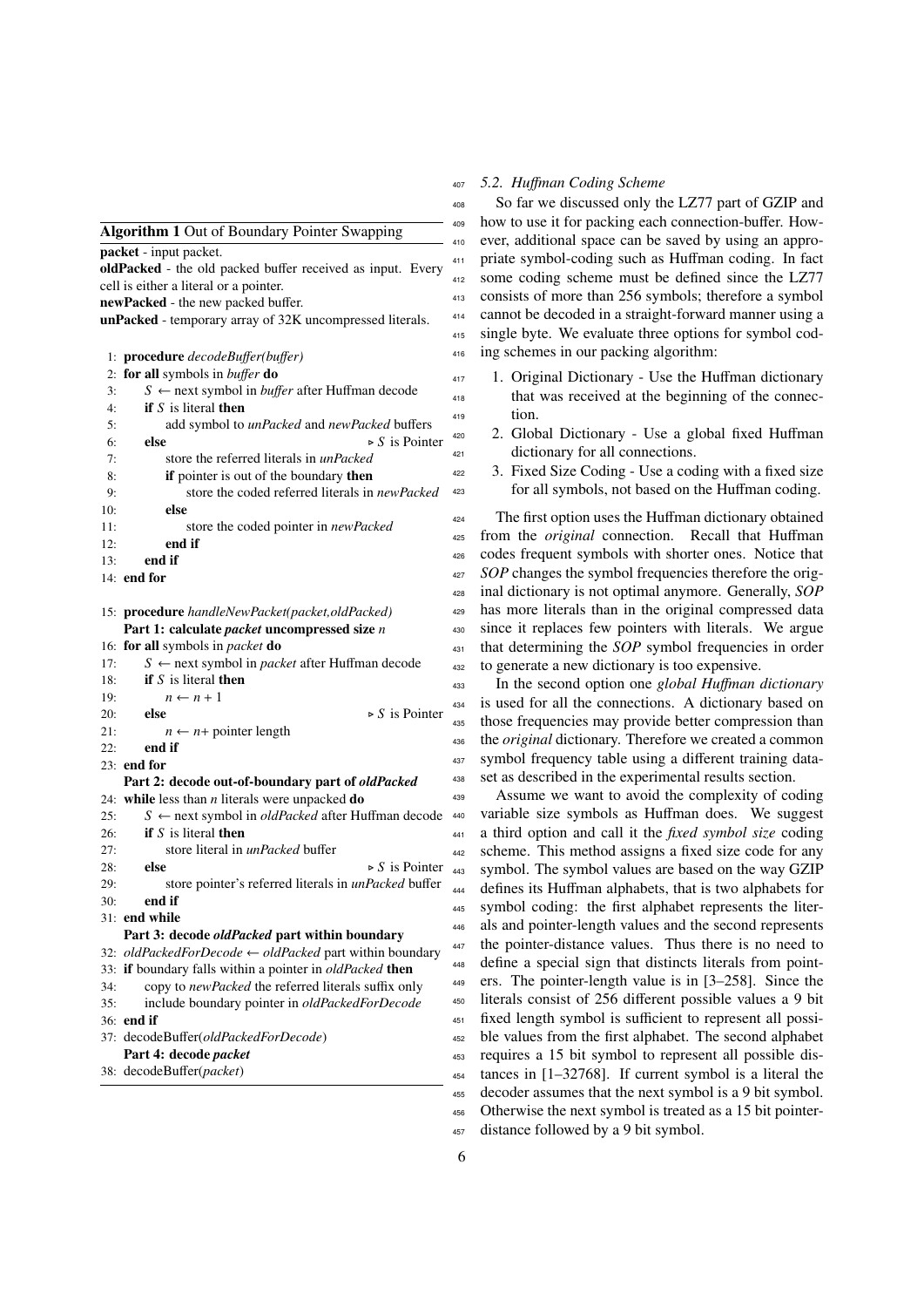<sup>458</sup> Comparison between the three coding schemes is pre-459 sented in Section ??. The results show that the best 509 choice is the second option that uses the *global dictio- nary*. The *original* dictionary option results in a buffer size which is 3% larger and the *fixed size* scheme re- sults in a buffer size which is 7% larger as compared to using the *global dictionary*. Concerning the time re- quirement, performing Huffman decoding is a light op- eration, as mentioned in Section ??. The dictionary is small enough to fit in the cache and both coding and de-468 coding consist mostly of single table-lookup operation.  $_{518}$ 469 Therefore the time differences between the above three  $_{519}$ 470 options are negligible as compared to the whole process, 471 and result mainly from the different buffer sizes.

# *5.3. Unpacking the bu*ff*er: GZIP decompression*

 So far we introduced the SOP algorithm which is in charge of buffer packing. We now discuss the compli-475 mentary algorithm for unpacking these buffers. SOP buffers are packed in a valid GZIP format, hence a stan-477 dard GZIP decompression can be used for unpacking. Still, we should consider the fact that most of the data is decompressed more than once since it is packed and unpacked whenever a connection becomes active upon a new packet arrival. According to our simulations in 482 Section ??, each byte is decompressed on average 4.2  $_{533}$ 483 times using *SOP* buffers as compared to only once in  $_{534}$  the original GZIP method without buffer packing. Note that upon unpacking we decompress the en- tire buffer prior to content inspection. One may wonder if we could reduce the above number by extract- ing only the parts of the buffer that are actually back-489 referenced by pointers. Since the pointers are recursive, the retrieval of literals referenced by a pointer is a re-

491 cursive process, which refers to several locations within  $\frac{539}{2}$ 492 the buffer. Hence, the number of decoded symbols for a 540 single pointer-extraction may be greater than the pointer length. For example: a pointer that points to another 495 pointer which in turn points to a third pointer, requires 543 decoding three different areas where the referred point-ers and the literals reside.

498 This recursive behavior might lead to referring most  $\frac{546}{2}$ 499 of the 32KB buffer, making the cost of maintaining a 500 more complicated technique not worthy. To check this 548 we designed a method for partial decompression, called  $_{549}$ *SOP-Indexed*. It is defined as follows:

- Split the compressed buffer to fixed size chunks and keep indices that hold starting positions of each chunk within the compressed buffer.
- Recursively extract each pointer and decode only the chunks that are referred by some pointer.

 For example: if 256B chunks are used, referring to 509 the 500<sup>th</sup> byte of the 32KB uncompressed buffer re- quires decode of the second chunk that corresponds to the  $[256-511]$  byte positions within the uncompressed buffer. If the pointer exceeds the chunk boundary of 511, the next chunk has to be decoded too.

Since compressed symbols within the buffer are coded using a variable length number of bits, a chunk might end at a position which is not a multiple of 8. Hence an index to the beginning of the next chunk should indicate a bit offset rather than a byte offset. In order to avoid using bit offset, which requires keeping an eight times larger index, we apply zero padding that pads the end of each chunk with zero bits up to a po- sition that is a multiply of 8. Each index is coded by using 15 bits to represent offsets in [0–32K]. The chunk size poses a time-space tradeoff. Smaller chunks sup- port more precise references and result in less decoding but requires more indices that have to be stored along with the buffer, and more padding for each of the smaller chunks, hence increase the space waste. The analysis in Section ?? shows that a moderate time improvement of 36% as compared to *SOP*, is gained by *SOP-Indexed* along with an average space penalty of 300B per buffer. One may choose whether to apply the *SOP-Indexed* or not according to the specific system needs considering the time-space trade-off that is presented here.

#### 6. Combining SOP with ACCH algorithm

 Thus far we discussed SOP, the space efficient buffer packing and unpacking method. In this section we in- tegrate our SOP algorithm with a content inspection algorithm to support the complete DPI process. For that purpose we choose the state-of-the-art ACCH al- gorithm, presented in [? ], which is the first to provide a DPI scheme that inspects GZIP compressed content. The ACCH algorithm gains up to 74% performance im- provement as compared to performing DPI with Aho- Corasick (i.e., three times faster). Still, it increases the memory requirement by 25% (8KB per open connection). We suggest a scheme that benefits from the time savings of ACCH and combines with SOP such that it reduces both the 32KB storage requirement of GZIP and the 8KB of ACCH.

 In order to understand the combined SOP-ACCH al- gorithm, we start with a short overview of ACCH. A de- tailed description of the algorithm can be found in [? ]. The general idea is that: Recall that GZIP compression is done by compressing repeated strings. Whenever the input traffic contains a repeated string represented as an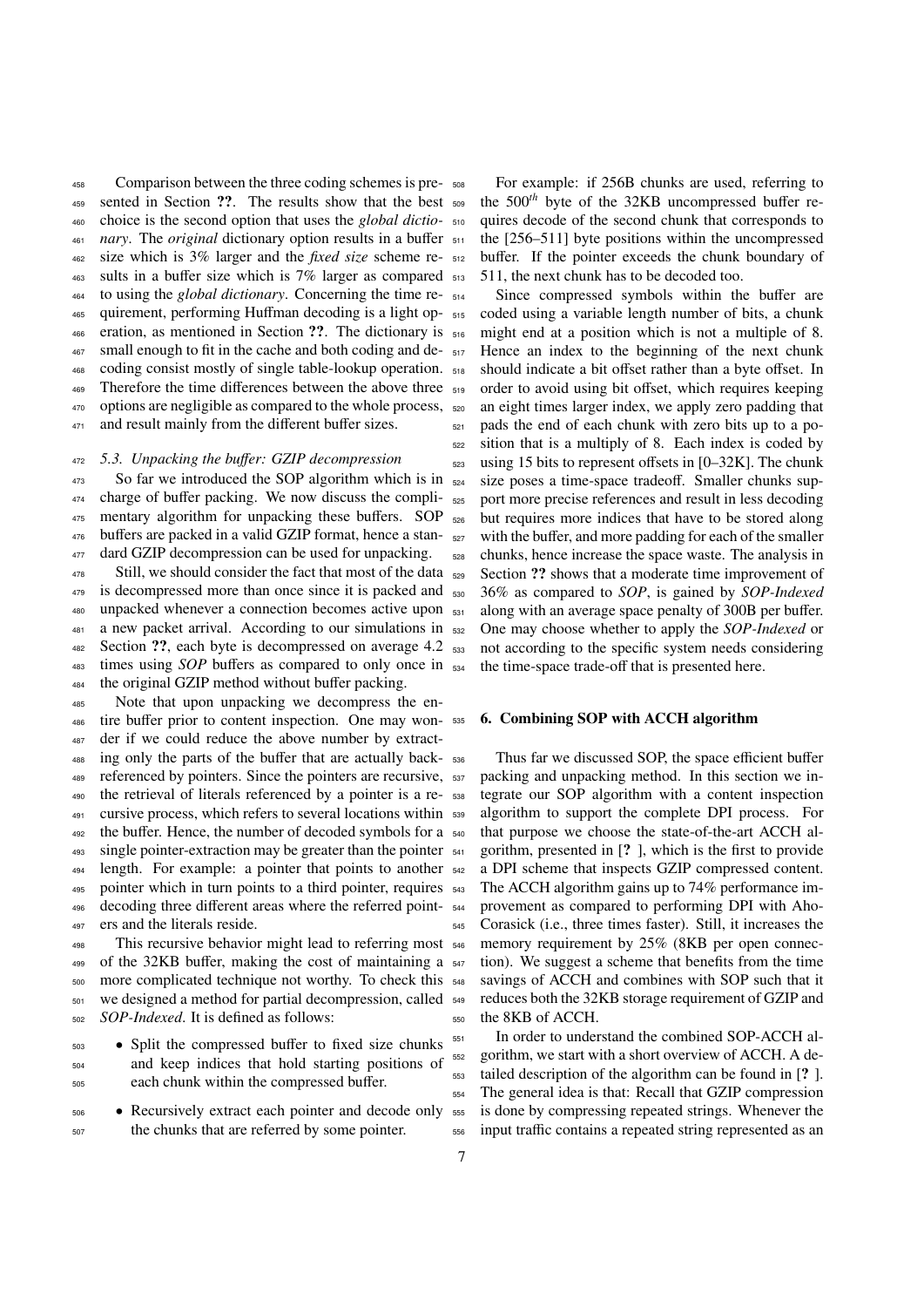

Figure 2: Sketch of the memory buffer in different scenarios.



Figure 3: Illustration of *pointer* and its *referred string* with the *left boundary* and *right boundary* scan areas.

 LZ77 pointer, ACCH uses the information about previ- ous scans of that string instead of re-scanning it. Since most of the compressed bytes are represented as point-ers, most of the byte scans can be saved.

 In the general case, if the string that the pointer points to, denoted as the *referred string*, does not completely contain matched pattern then the pointer also contains none. In that case the algorithm may skip scanning bytes in the uncompressed data where the pointer oc- curs. Apart from that case ACCH handles three spe- cial cases where the first two refer to examining whether the string that the pointer represents (which is an identi- cal copy of the *referred string*), denoted by the *pointer string*, is part of a pattern and the third refers to the case where a pattern was found within the referred string. In the first case, the pattern starts prior to the pointer and

 only its suffix is possibly in the *pointer string*. In the second case the *pointer string* contains a pattern prefix and its remaining bytes occur after the pointer. In order to detect those patterns we need to scan few bytes within the pointer starting and ending points denoted by pointer left boundary and right boundary scan areas respectively (as in Fig. ??). If no matches occurred within the re- ferred string the algorithm skips the remaining bytes be- tween the pointer boundaries denoted by internal area. Note that left boundary, right boundary and internal area are parameters determined by the ACCH algorithm. In the third case a pattern ends within the referred string. The algorithm has to figure out whether the whole pat- tern is contained within the referred string or only its suffix.

 The ACCH algorithm is based on the Aho-Corasick algorithm [? ] which uses a DFA for content inspection as defined in Section ??. Handling those three cases relies strongly on using the DFA state *depth* parame- ter (namely, the number of edges on the shortest simple path from the state and the DFA root). The *depth* of a state is the length of the *longest prefix* of any pattern within the pattern-set [? ] at the current scan location. Using the *longest prefix* helps ACCH to determine the 597 locations within the pointer string from where to stop or continue scanning at each one of the above cases. We elaborate on the way ACCH handles those three cases:

 *Right Boundary (second case):* In this case the al-gorithm determines whether some pattern pattern starts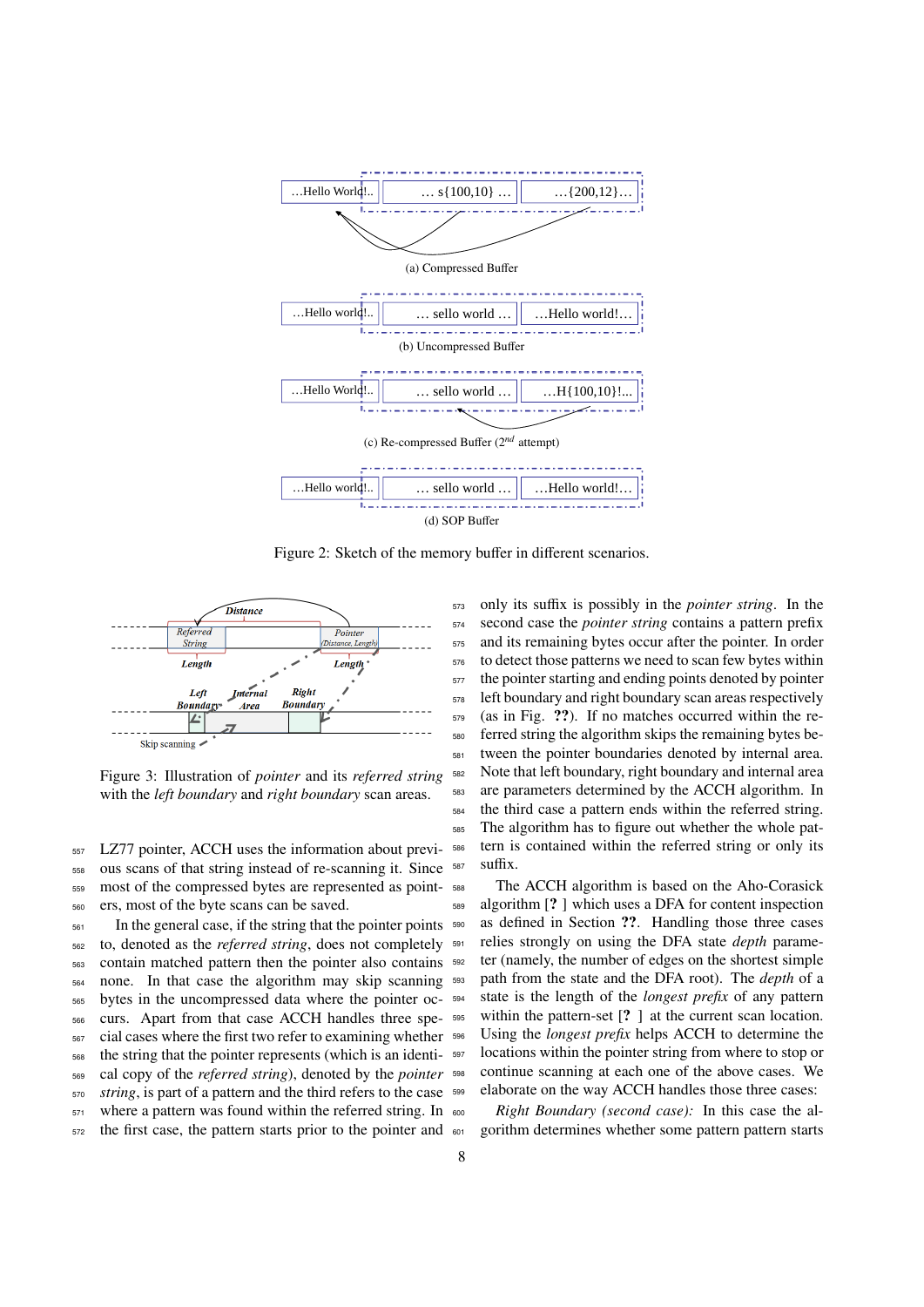within the pointer suffix, i.e., whether a pattern pre- $654$  fix is in the suffix of the pointer string. Here, ACCH uses the stored information about previous scans in or- der to determine the *longest prefix* of any pattern within the pattern-set that ends at the last byte of the referred string. ACCH continues its scan at the location of that *longest prefix* within the pointer string which in turn de-fines the right boundary area.

<sup>610</sup> *Match in Referred String (third case):* This case is <sup>611</sup> handled similarly to the previous one. Using the in-612 formation about previous scans, ACCH determines the 664 <sup>613</sup> *longest prefix* of any pattern that ends at the last byte of <sup>665</sup> 614 the matched pattern within the referred string. Know- 666 <sup>615</sup> ing that, ACCH determines the point within the pointer 616 string from where to scan in order to check whether the <sup>617</sup> pointer string also contains the pattern which was found <sup>618</sup> while scanning the referred string.

 *Left Boundary (first case)*: In this case the algorithm determines whether a pattern ends within the pointer left boundary. The algorithm continue scanning the pointer  $673$  string (in the uncompressed data) until the number of bytes scanned is equal or greater than the *depth* of the DFA state of the current scanned symbol. At that point the *longest prefix* of any pattern of the pattern-set is con- tained within the pointer string, thus there cannot be any  $678$ <sup>627</sup> pattern that started prior to the pattern string and the al-628 gorithm may continue to one of the other two cases.

629 The ACCH algorithm described above increases the 681 memory requirement by 25% (8KB per open connec- tion) in order to maintain the information about previ- ous scans. In order to explain our scheme that reduces this memory requirement we elaborate on the data struc-634 ture that holds the previous scans information in ACCH, 686 called *Status Vector*.

<sup>636</sup> Recall that ACCH uses the information about pre-<sup>637</sup> vious scans to determine the *longest prefix* in referred strings for the *right boundary* and *match* cases. In 690 <sup>639</sup> fact the vector does not store the exact '*longest-prefix*' <sup>640</sup> length parameter, but whether the prefix length is above <sup>641</sup> or below a certain threshold. Using that threshold al-642 lows keeping only two status-indicators instead of stor-694 <sup>643</sup> ing all possible '*longest prefix*' lengths, which in turn 644 saves space. It is shown in  $[? \;]$  that using this thresh- 696 645 old causes only a few extra unnecessary byte scans but 697 does not cause misdetection of patterns. Specifically, 698 647 each vector entry represents the status of a byte within 699 <sup>648</sup> the previously scanned uncompressed text. The entry  $700$ 649 is 2-bit long and it stores three possible status values: 701 650 *Match*, in case that a pattern was located, and two other 702 <sup>651</sup> states; If a prefix longer than a certain threshold was lo-<sup>652</sup> cated the status is *Check*, otherwise it is *Uncheck*. This <sup>653</sup> information suffices to get a good estimate of the *longest*

*prefix* that ends at any point within the referred string.

 Evidently the 2-bit entry of the *Status Vector* causes the 25% space penalty per byte within the 32KB GZIP window (2 bits for each byte). Our suggested scheme stores the vector in a much more efficient way. Since there are long stretches with the same status, we indicate only a change of status. That is, we place a change-of- status indication after each byte at which such a change occurs. For example, in the case where the *Status Vector* contains 20 *Uncheck* status indicators in a row followed by 3 *Check* status indicators in a row, instead of using 23 pairs of bits as in the ACCH vector, we use only a single symbol that indicates a status change to *Check*. placed in the sequence after the 20 bytes of the input string. For that matter we define three new *Change- Status* symbols in the Huffman dictionary that indicate a status change to each one of the available statuses, namely *Check*, *Uncheck* and *Match*. The start status would always be *Uncheck*, hence it should not be specified. Figure ?? shows an example that demonstrates the usage of *Change-Status*. The *Change-Status* symbols  $s_{75}$  *S<sub>u</sub>* and *S<sub>c</sub>* indicate a change of status, after the string 'hell' to *Uncheck* and after the string 'ab' to *Check* re-<sup>677</sup> spectively.

Notice that *Change-Status* symbols are applicable <sub>679</sub> only when they can be inserted between two other sym-<sup>680</sup> bols. That does not apply in the case of a status-change within pointer bytes, since all those bytes are repre-<sup>682</sup> sented by a single *pointer-length* symbol (followed by *pointer-distance* symbol). Here we mark that ACCH is <sup>684</sup> able to restore safely all pointer's statuses from the re-<sup>685</sup> ferred string except for those in the *Left Boundary* (as discussed in  $[?]$ ). Thus we should only supply a solu-<sup>687</sup> tion that indicates status-changes that occur within the <sup>688</sup> *Left Boundary* bytes.

<sup>689</sup> In Figure ?? the *Left Boundary bits* of the first pointer indicate that there is a status change to *Uncheck* at <sup>691</sup> the first byte and that the *Left Boundary* ends at that <sup>692</sup> point. At the second pointer the *Left Boundary bits* in-<sup>693</sup> dicate that there was no status change at all and that Left Boundary ends after two bytes. The Left Bound*ary bits* are encoded by adding a pair of bits per byte <sup>696</sup> in the *Left Boundary*, called *Left Boundary bits*, next to each pointer. The first bit indicates whether it is the last byte of the Left boundary. The second indicates whether a status change occurs within the corresponding byte. In such a case, a third bit indicates to which one of the two the status changes. Note that no special symbol is assigned to those bits within the Huffman dic-<sup>703</sup> tionary. Instead, we place those bits at the end of each <sup>704</sup> pointer (although those bits hold information about the <sup>705</sup> beginning of the pointer). The *Left Boundary* is rather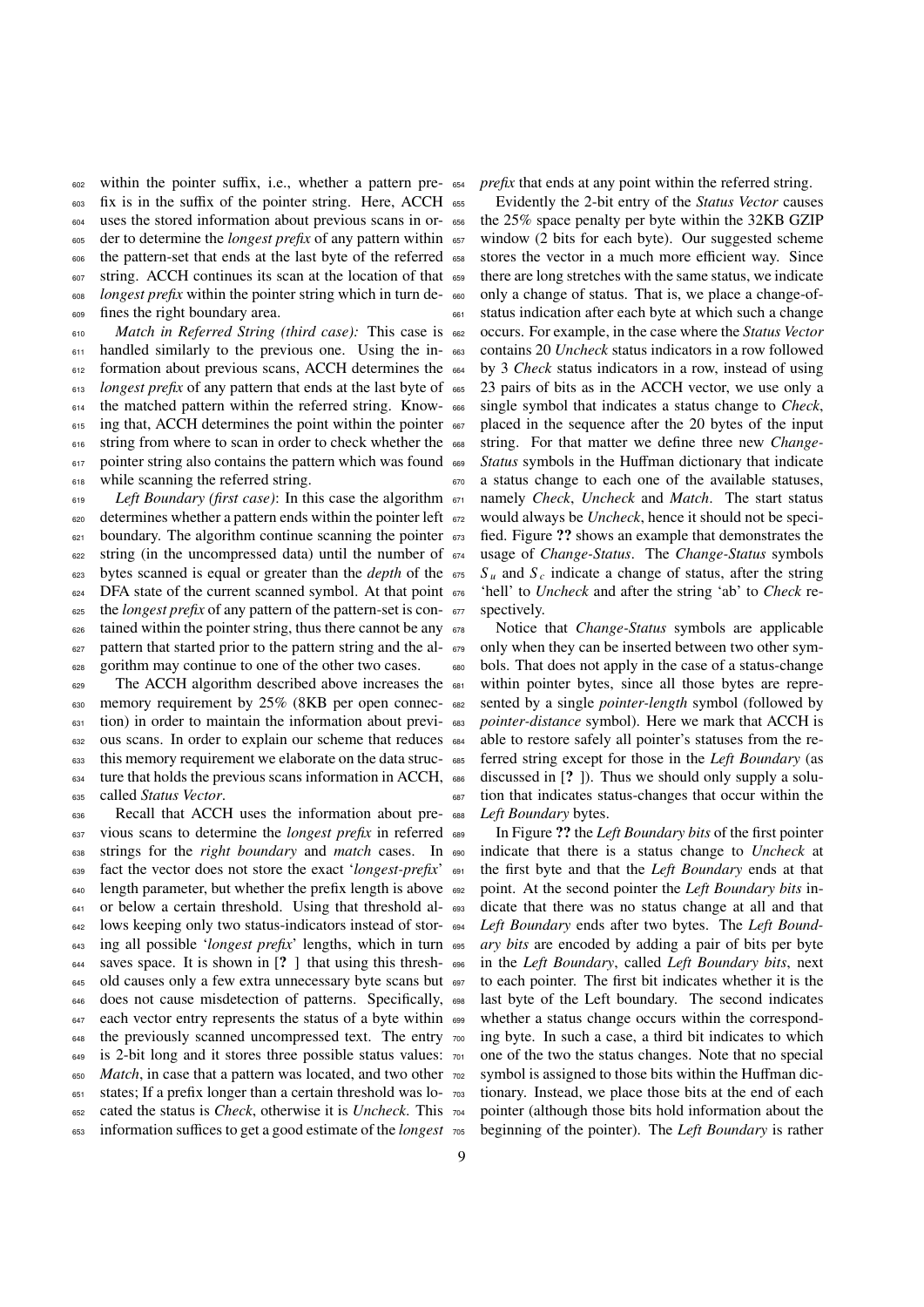

(d) Compressed Status-Vector

Figure 4: Sketch of the memory buffer including the *Status Vector*. (a) Original compressed traffic (b) Traffic in its uncompressed form (c) *Status Vector* packed with Uncompressed Buffer as in ACCH (d) Compressed *Status Vector*.

- $706$  small and contains only 1.6 bytes on average, thus those  $728$
- <sup>707</sup> *Left Boundary bits* impose a minor space penalty.

# <sup>708</sup> 7. Experimental Results

### <sup>709</sup> *7.1. Experimental Environment*

 Our performance results are given relative to the per- formance of a base algorithm *Plain*, which is the de- compression algorithm without packing, therefore the processor type is not an important factor for the exper- iments. The experiments were performed on a PC platform using Intel® Core™ <sup>715</sup> 2 Duo CPU running at 1.8GHz using 32-bit Operating System. The system uses 1GB of 717 Main Memory (RAM), a 256KB L2 Cache and  $2 \times 32KB$ <br>718 write-back L1 data cache. write-back L1 data cache.

 $_{719}$  We base our implementation on the *zlib* [? ] software  $_{741}$ 720 library for the compression/decompression parts of the 742 <sup>721</sup> algorithm.

 SOP is tested in two simulation setups: *simulated worst-case* setup and *realistic multi-connection* setup. In the *simulated worst-case* setup we flush the en- tire system's cache upon each packet arrival to cre- ate the context-switch effect between multiple connec-tions. Thus every packet results in loading the required

buffers and states from main memory. In the *realistic multi-connection* setup an input with interleaved pack- ets from different connections is tested, without flushing the cache between packets arrivals.

# <sup>732</sup> *7.2. Data Set*

 The data set consists of 2 308 HTML pages taken from the 500 most popular sites that use GZIP compres- sion. The web site list was constructed from the Alexa site [? ], which maintains web traffic metrics and top- site lists. Total size of the uncompressed data is 359MB and in its compressed form it is 61.3MB.

While gathering the data-set from Alexa, we col-<sup>740</sup> lected statistics about the percentage of the compressed pages among the sites as in Figure ??. The statistics shows high percentage of sites using compression, in <sup>743</sup> particular among the top 1000 sites. As popularity drops the percentage slightly drops. Still, almost one out of <sup>745</sup> every two sites uses compression.

 The generation of the *global dictionary* as explained in Subsection ?? is based on the LZ77 symbol frequen- cies in a random sample of 500 compressed pages taken from a corporate firewall (a different data-set).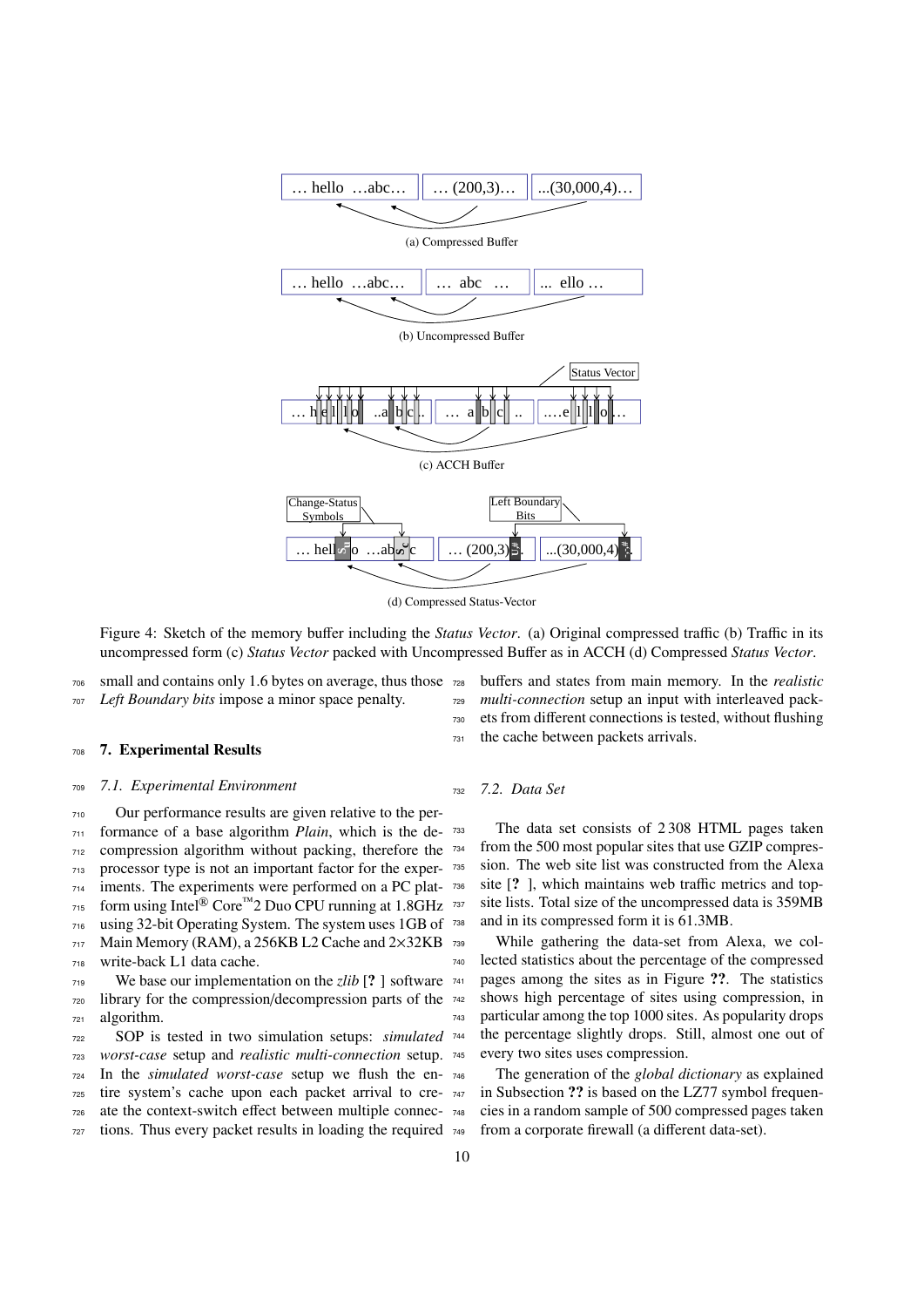| Packing Method                                 | Symbol Coding Scheme   | Average            | Space Cost Ratio | Time    |
|------------------------------------------------|------------------------|--------------------|------------------|---------|
|                                                |                        | <b>Buffer Size</b> |                  | Penalty |
| Plain                                          |                        | 29.9KB             |                  |         |
| OrigComp $(1st attempt)$                       | Original Huffman dict. | 4.54KB             | 0.1518           |         |
| $Re\text{-compress}$ (2 <sup>nd</sup> attempt) | Original Huffman dict. | 5.04KB             | 0.1576           | 20.77   |
| SOP                                            | Fixed size             | 7.33KB             | 0.245            | 3.91    |
| SOP                                            | Original Huffman dict. | 6.28KB             | 0.211            | 3.89    |
| SOP                                            | Global Huffman dict.   | 5.17KB             | 0.172            | 3.85    |
| SOP-Indexed                                    | Global Huffman dict.   | 5.47KB             | 0.183            | 3.49    |

Table 1: Comparison of Time and Space parameters of different algorithms



Figure 5: Statistics of HTTP Compression usage among the Alexa [? ] top-site lists

# <sup>750</sup> *7.3. Space and Time Results*

 This subsection reports space and time results for our algorithm as shown in Table ??. We compare SOP to several *Packing Methods* as described in Section ?? us- ing the three symbol *Coding Schemes* as described in Section ??. We define *Plain* as the basic algorithm that performs decompression and maintains a buffer of plain uncompressed data for each connection. The *Av- erage Bu*ff*er Size* column indicates the average number 778 of bytes used to store the data of the 32KB window. We are interested in the average ratio rather than in the max- imum number of bytes because we try to lower the space 762 requirement in a multi-connection setting, therefore the 782 parameter of a single connection is of less importance. Notice that at the beginning of a connection the buffer stores less than 32KB since it stores only as much data as received. Therefore the average buffer size of *Plain* 767 is 29.9KB which is slightly lower than the maximum 787 value of 32KB. We use *Plain* as a reference for perfor-mance comparison to the other proposed methods and

 set its time and space ratios to 1. The *Space Cost* col- umn indicates the average buffer size of the matching scheme divided by the *Plain* average buffer size. The *Time Penalty* column indicates the time it takes to perform the DPI with the packing and unpacking opera- tions with one method as compared to the same with the Plain algorithm.

777 We measure the size of the incoming compressed data representing the buffer and call it *OrigComp* as the 1*st* attempt, which is described in Section ??. We use this method as a yard stick and a lower bound for the other <sup>781</sup> methods. The average buffer size required by *Orig-Comp* is 4.54KB.

 $783$  We define *Re-compress* ( $2^{nd}$  attempt), as the method <sup>784</sup> that compresses each buffer from scratch using GZIP. This method represents the best *practical* space result <sup>786</sup> among the compared schemes, but has the worst time requirements of more than 20 times higher than *Plain*.

<sup>788</sup> Next we used the *SOP* packing method with three <sup>789</sup> different symbol coding schemes as described in Sec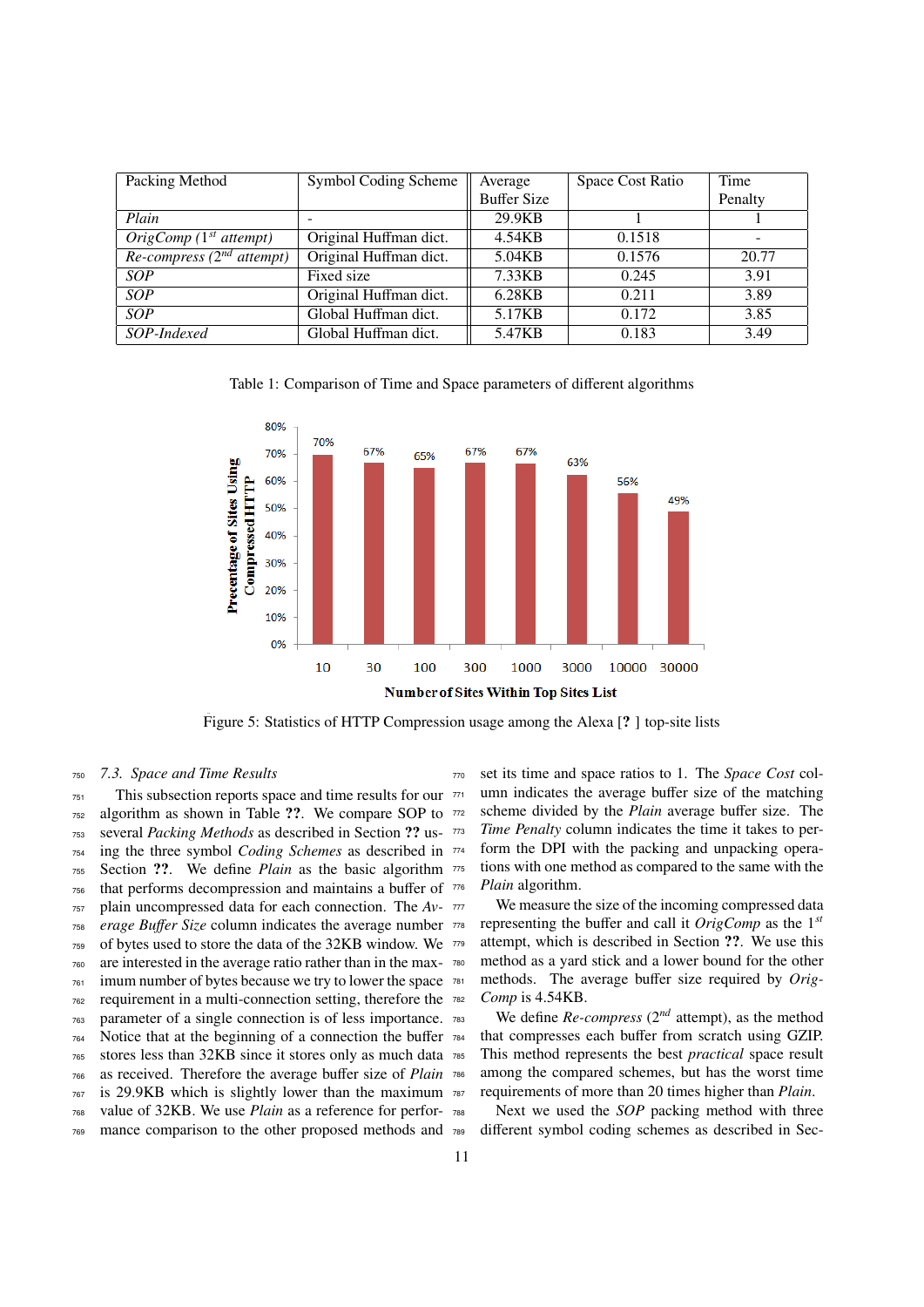<sup>790</sup> tion ??:

<sup>791</sup> • *Fixed Size coding* scheme.

<sup>792</sup> • *Original* Huffman *dictionary* as maintained from <sup>793</sup> the compressed connection.

#### <sup>794</sup> • *Global Hu*ff*man dictionary*.

 The *Global Hu*ff*man dictionary* improves the space requirement by a factor of more than 3% compared with the original dictionary and by more than 7% as com- pared to using the *Fixed Size* coding. This underlines the importance of the Huffman coding part in the space reduction as the literal/pointer ratio grows.

 *SOP* takes 3.85 more time than *Plain*. This is a moderate time penalty as compared to *Re-compress*, the space requirement of SOP is 5.17KB which is pretty close to the 5.04KB of *Re-compress*. The small space advantage gained by *Re-compress* in given its poor time requirement makes it irrelevant as a solution.

<sup>807</sup> We also examined the *SOP-Indexed* method, which <sup>808</sup> maintains indices to chunk offsets within the compressed buffer to support a partial decompression of the 810 required chunks only (see Section ??). We used a 256B 811 chunks and got an average of 69% chunk accessed. The <sup>812</sup> time ratio is improved to 3.49 as compared to *Plain*. 813 The space penalty for maintaining the index vector and 814 chunk padding is of 0.3KB.

 We simulated *SOP* with the *Global dictionary* using our *realistic multi-connection* mode environment. First 817 we used an input with 10 interleaved connections at a 818 time. The simulations results showed time improve- ment of 10.5% as compared to the *simulated worst-case* mode. When we used an input with 100 interleaved con-<sup>821</sup> nections, we got a moderate improvement of 2.8% as compared to the *simulated worst-case* mode.

<sup>823</sup> We simulated *SOP* with the *Global dictionary* using <sup>824</sup> our *realistic multi-connection* setup. Two tests of the 825 realistic setup were carried out, one with 10 concurrent 826 connections and one with 100. The former performed 876 <sup>827</sup> 10.5% faster than the *simulated worst-case* setup and 828 the latter outperformed the worst-case by 2.8%. This 878 829 behavior is due to the fact that the data of a connec- 879 tion in the cache may be overwritten by the active con-831 nection. The more concurrent connections there are the 832 higher the probability that the connections collide in the 833 cache. Thus when a connection becomes active again <sup>834</sup> it has to reload its data into the cache, penalizing its <sup>835</sup> performances. Notice that in the *simulated worst-case* 836 setup we purposely flushed the cache after the process-837 ing of each packet.

# <sup>838</sup> *7.4. Time Results Analysis*

<sup>839</sup> As explained in Section ??, *SOP* decompresses each <sup>840</sup> byte on average 4.2 times. Hence one would expect <sup>841</sup> *SOP* to take 4.2 times more than *Plain*. Still *SOP* takes <sup>842</sup> only 3.85 times more. This can be explained by in-843 specting the data structures that require main memory 844 accesses by each of the algorithms (which are respon-845 sible to most of the time it takes for the DPI process). 846 *SOP* maintains in main memory the old and new packed <sup>847</sup> buffers (i.e., *oldPacked* and *newPacked* in Algorithm 848 ??) which are heavily accessed during packet process-<sup>849</sup> ing. *Plain* on the other hand, uses parts of the 32KB <sup>850</sup> buffer, taken from main memory. The memory refer-851 ences made by *Plain* are directly to the 32KB buffer in 852 memory. We measured the relative part of the buffer <sup>853</sup> which is accessed by *Plain* using a method similar to <sup>854</sup> the one in Section ?? with chunks of 32B that resem-855 bles cache blocks and found out that an average 40.3% <sup>856</sup> of the buffer is accessed. Contrary to *Plain*, *SOP* ex-<sup>857</sup> tracts the 32KB buffer from the old and new packed 858 buffers directly to the cache. Thus, references to this 859 buffer does not cause cache-misses. Only the parts of 860 the 32KB buffer that were replaced by SOP should be 861 written back to main memory. Therefore the penalty of the 4.2 multiple decompressions is lower than expected. Specifically, the average main-memory space used for <sup>864</sup> *SOP* data-structures as compared to 12KB (= .4 of the <sup>865</sup> 32KB) used by *Plain*, which is 20% higher and explains why the time performance of *SOP* is better than the ex-<sup>867</sup> pected 4.2.

#### <sup>868</sup> *7.5. DPI of Compressed Tra*ffi*c*

869 In this subsection we analyze the performance of the combined DPI process. We focus on pattern matching, <sup>871</sup> which is a lighter DPI task than the regular expression 872 matching. We show that the processing time taken by 873 *SOP* is minor as compared to that taken by the pattern 874 matching task. Since the regular-expression matching 875 task is more expensive than pattern matching, the processing time of *SOP* is even less critical.

Table ?? summarizes the overall time and space requirements for the different methods that implement pattern-matching of compressed traffic in multi-<sup>880</sup> connection environment. The time parameter is relative to the time Aho-Corasick (AC) takes on uncompressed <sup>882</sup> traffic, as implemented by Snort [? ]. Recall that AC 883 uses a DFA and basically performs one or two memory <sup>884</sup> references per scanned byte. The other pattern matching 885 algorithm we use for comparison is ACCH [? ], which 886 is based on AC and takes advantage from the GZIP com-887 pressed input, thus making the pattern matching process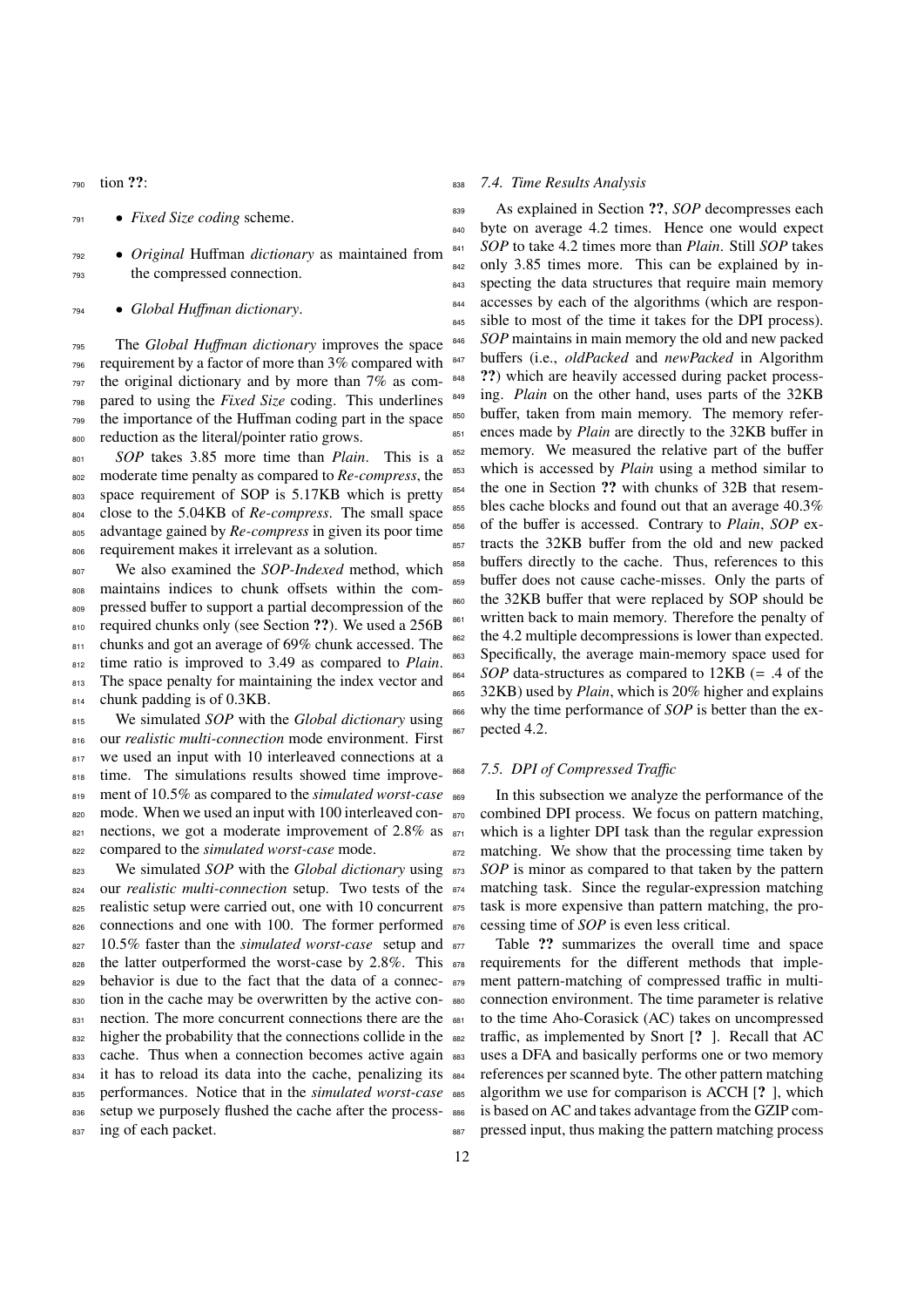| Algorithms in Use |               |                  | Average Time Ratio | Space per Buffer |
|-------------------|---------------|------------------|--------------------|------------------|
| Packing           | Coding Scheme | Pattern Matching |                    |                  |
| $O$ <i>ffline</i> |               | AC.              |                    | 170KB            |
| Plain             |               | AC.              | 1.1                | 29.9KB           |
| Plain             |               | <b>ACCH</b>      | 0.36               | 37.4KB           |
| SOP               | Global Dict.  | AC.              | 1.39               | 5.17KB           |
| SOP               | Global Dict.  | ACCH             | 0.64               | 6.19KB           |

Table 2: Overview of Pattern Matching + GZIP processing

888 faster. However, the techniques used by ACCH are inde- 928 889 pendent from the actual AC implementation. The space

890 per buffer parameter measures the memory required for <sup>891</sup> every connection upon context switch that happens after <sup>892</sup> packet processing is finished, i.e., in *SOP* after packing. 893 Current network tools that deals with compressed 933 894 traffic, construct the entire TCP connection first, then 934 they decompress the data and only after that they scan sas 896 the uncompressed data. We call this method the offline-897 processing method (*Offline*). The space penalty is calcu-898 lated by adding the average size of compressed sessions 899 upon TCP reconstruction and is 170KB per connection, 939 <sup>900</sup> which is an enormous space requirement in terms of 901 mid-range security tool.

<sup>902</sup> We use AC processing as the basic time penalty for 903 DPI and normalize it to 1. We measured the average  $_{941}$ 904 time overhead of the GZIP decompression phase, which 905 precedes the DPI procedure upon each packet arrival 943 906 and found out that it is 0.101, that is together with the 944 907 AC the time penalty is 1.101. We note that when per- 945 <sup>908</sup> forming the same test on a single connection, the GZIPdecompression time overhead is 0.035. The difference 910 is due to the context switch upon each packet on the 911 our setup that harms the decompression spatial locality 912 property.

913 As explained in Section ??, ACCH improves the time 951 914 requirement of the pattern matching process. Recall 915 that in order to apply the ACCH algorithm we need to <sup>916</sup> store in memory an additional data structure called *Sta-*<sup>917</sup> *tus Vector*. Applying the suggested compression algo-<sup>918</sup> rithm to the *Status Vector* as described in Section ??, 919 compressed it to 1.03KB. Therefore the total space re-920 quirement of *SOP* combined with ACCH is 6.19KB.

The best time is achieved using *Plain* with ACCH 959 <sup>922</sup> but the space requirement is very high as compared to <sup>923</sup> all other methods apart from *O*ffl*ine*. Combining *SOP* 924 with ACCH achieves almost 80% space improvement 925 and above 40% time improvement comparing to com-<sup>926</sup> bining *Plain* with AC.

927 As we look at the greater picture that involves also

DPI, we need to refer to the space requirement applied 929 by its data structures. As noted before, the DPI process <sup>930</sup> itself has a large memory requirement. As opposed to <sup>931</sup> the decompression process whose space requirement is proportional to the number of concurrent connections, the DPI space requirements depend mainly on the num-<sup>934</sup> ber of patterns that it supports. We assume that DPI space requirements are at the same order as those of decompression for mid-range network tools. Thus the 937 80% space improvement for the decompression buffers 938 translates to a 40% space improvement for the overall process.

#### 8. Conclusions

With the sharp increase in cellular web surfing, HTTP <sup>942</sup> compression becomes common in today web traffic. Yet due to its high memory requirements, most security devices tend to ignore or bypass the compressed traffic and thus introduce either a security hole or a potential 946 for a denial-of-service attack. This paper presents the *SOP* technique, which drastically reduces this space re-<sup>948</sup> quirement by over 80% with only a slight increase in 949 the time overhead. It makes realtime compressed traffic <sup>950</sup> inspection a viable option for network devices. We also present an algorithm that combines *SOP* with ACCH, a <sup>952</sup> technique that reduces the time required in DPI of com-953 pressed HTTP [? ]. The combined technique achieves improvements of about  $80\%$  in space and above  $40\%$ 955 in the time complexity of the overall DPI processing of 956 compressed web-traffic. Note that the ACCH algorithm 957 (thus the combined algorithm) is not intrusive to the <sup>958</sup> Aho-Corasick (AC) algorithm, and it may be replaced and thus enjoy the benefit of any DFA based algorithm 960 including recent improvements of AC [? ? ? ].

#### 961 9. Acknowledgment

<sup>962</sup> The research leading to these results has received <sup>963</sup> funding from the European Research Council under